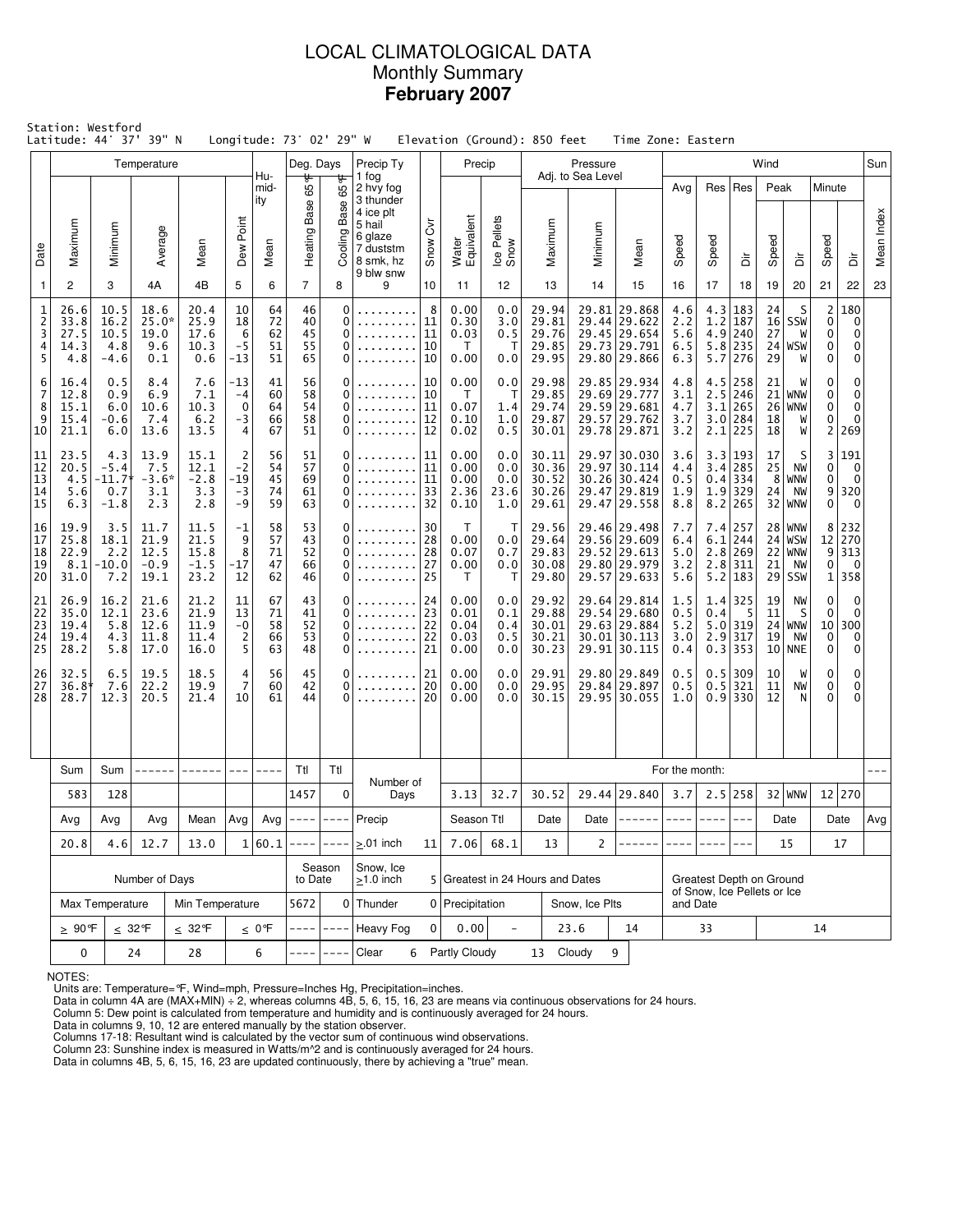# OBSERVATIONS AT 3-HOUR INTERVALS **February 2007: Westford**

| 01<br>04<br>07<br>10<br>13<br>16<br>19                      |               | 01<br>04<br>07<br>10<br>13<br>16<br>19<br>22                                                                |                   | 01<br>04<br>07<br>10<br>13<br>16<br>19<br>22                         |                   | 01<br>04<br>07<br>10<br>13<br>16<br>19<br>22                                                             |               | 01<br>04<br>07<br>10<br>13<br>16<br>19<br>22                                                                            |        | 01<br>04<br>07<br>10<br>13<br>16<br>19<br>22                                                                      |        | <b>Hour</b>      |  |
|-------------------------------------------------------------|---------------|-------------------------------------------------------------------------------------------------------------|-------------------|----------------------------------------------------------------------|-------------------|----------------------------------------------------------------------------------------------------------|---------------|-------------------------------------------------------------------------------------------------------------------------|--------|-------------------------------------------------------------------------------------------------------------------|--------|------------------|--|
|                                                             |               |                                                                                                             |                   |                                                                      |                   |                                                                                                          |               |                                                                                                                         |        |                                                                                                                   |        | Sunshine         |  |
| 29.52<br>29.50<br>29.50<br>29.49<br>29.47                   |               | 30.36<br>30.42<br>30.48<br>30.52<br>30.48<br>30.43<br>30.41<br>30.32                                        |                   | 29.85<br>29.87<br>29.87<br>29.86<br>29.79<br>29.83<br>29.91<br>29.96 |                   | 29.82<br>29.80<br>29.79<br>29.80<br>29.76<br>29.75<br>29.78<br>29.73                                     |               | 29.74<br>29.77<br>29.81<br>29.85<br>29.79<br>29.76<br>29.79<br>29.80                                                    |        | 29.91<br>29.91<br>29.91<br>29.91<br>29.85<br>29.81<br>29.81<br>29.82                                              |        | Pressure         |  |
| 0.00<br>0.00<br>0.00<br>0.00<br>0.00                        |               | 0.00<br>0.00<br>$0.00$ -11<br>0.00<br>0.00<br>0.00<br>0.00<br>0.00                                          |                   | 0.00<br>0.00<br>0.00<br>0.00<br>0.00<br>0.00<br>0.00<br>0.00         |                   | 0.00<br>0.00<br>0.00<br>0.00<br>0.00<br>0.00<br>0.00<br>0.00                                             |               | 0.00<br>0.00<br>0.00<br>0.00<br>0.00<br>0.00<br>0.00<br>0.00                                                            |        | 0.00<br>0.00<br>0.00<br>0.00<br>0.00<br>0.00<br>0.00<br>0.00                                                      |        | Rainfall<br>rate |  |
| 4<br>4<br>5<br>8<br>15                                      | <b>FEB 16</b> | $-7$<br>$-9$<br>$-3$<br>$\overline{2}$                                                                      | FEB <sub>13</sub> | 12<br>$\overline{7}$<br>9<br>14<br>20<br>20<br>12<br>14              | FEB 10            | 7<br>5<br>1<br>7<br>10<br>11<br>8<br>6                                                                   | FEB 07        | 14<br>12<br>9<br>9<br>12<br>12<br>10<br>7                                                                               | FEB 04 | 13<br>17<br>19<br>21<br>23<br>26<br>23<br>20                                                                      | FEB 01 | Temperature      |  |
| -5<br>$-7$<br>$-3$<br>0<br>$-1$<br>$-2$                     |               | $-19$<br>$-20$<br>$-21$<br>-21<br>$-21$<br>$3 - 20$<br>$0 - 19$<br>$1 - 17$                                 |                   | 1<br>$-2$<br>$-0$<br>4<br>$\overline{7}$<br>11<br>7<br>4             |                   | -5<br>$-4$<br>-8<br>-6<br>$-6$<br>$-5$<br>$-1$<br>$-1$                                                   |               | $-0$<br>$-1$<br>$-7$<br>-6<br>-9<br>-6<br>-8<br>$-9$                                                                    |        | 9<br>11<br>11<br>8<br>9<br>9<br>11<br>11                                                                          |        | Dew Point        |  |
| $65 \, 24$<br>60 27<br>69 24<br>68 27<br>50 29              |               | $\begin{array}{c c} 55 & 29 \\ 56 & 31 \end{array}$<br>60 27<br>41 00<br>32 33<br>$32$ 31<br>40 00<br>41 00 |                   | $62 \, 24$<br>66<br>65 18<br>64<br>56<br>69<br>79<br>62              |                   | 58,18<br>65<br>67<br>54<br>47<br>48<br>68<br>72 00                                                       |               | $52 \mid 20$<br>54<br>48<br>49<br>37 24<br>45<br>44<br>46 24                                                            |        | 84<br>76<br>${\bf 70}$<br>57<br>54<br>48<br>59<br>69                                                              |        | Humidity         |  |
| 40 27                                                       |               |                                                                                                             |                   | 20<br>18<br>18<br>27<br>00<br>31                                     |                   | 20<br>18<br>24<br>27<br>27<br>00                                                                         |               | $\overline{2}$<br>20<br>18<br>24<br>24                                                                                  |        | $\begin{array}{c} 20 \\ 18 \\ 18 \end{array}$<br>$\begin{bmatrix} 18 \\ 18 \\ 18 \\ 18 \end{bmatrix}$<br>18<br>00 |        | Direction        |  |
| 8 <sub>1</sub><br>9<br>4<br>10<br>15<br>7                   |               | $\begin{bmatrix} 1 \\ 1 \\ 1 \end{bmatrix}$<br>2<br>1<br>0<br>0<br>$\Omega$                                 |                   | 6<br>3<br>$\mathbf 1$<br>5<br>5<br>5<br>$\bar{0}$<br>4               |                   | $\begin{array}{c} 2 \\ 4 \\ 2 \end{array}$<br>7<br>7<br>6<br>$\pmb{0}$<br>0                              |               | 5<br>9<br>4<br>5<br>9<br>8<br>7<br>14                                                                                   |        | 0<br>3<br>8<br>8<br>$\overline{6}$<br>9<br>4<br>0                                                                 |        | Wind<br>Speed    |  |
| 12<br>16<br>10<br>16<br>28<br>12                            |               | 5<br>3<br>2<br>5<br>2<br>1<br>0<br>2                                                                        |                   | 14<br>6<br>$\overline{\mathbf{c}}$<br>11<br>11<br>12<br>0<br>11      |                   | 3<br>13<br>6<br>14<br>13<br>12<br>0<br>0                                                                 |               | 14<br>18<br>10<br>12<br>14<br>16<br>14<br>21                                                                            |        | 2<br>10<br>16<br>18<br>14<br>12<br>11<br>0                                                                        |        | Gust             |  |
|                                                             |               |                                                                                                             |                   |                                                                      |                   |                                                                                                          |               |                                                                                                                         |        |                                                                                                                   |        | Sunshine         |  |
| 29.58<br>29.59<br>29.62<br>29.63<br>29.61<br>29.60          |               | 30.23<br>30.12<br>30.05<br>29.93<br>29.75<br>29.55<br>29.52<br>29.48                                        |                   | 30.05<br>30.07<br>30.10<br>30.08<br>30.02<br>29.97<br>29.98<br>29.98 |                   | 29.66<br>29.63<br>29.66<br>29.72<br>29.72<br>29.72<br>29.71<br>29.63                                     |               | 29.80<br>29.80<br>29.83<br>29.88<br>29.89<br>29.87<br>29.89<br>29.92                                                    |        | 29.79<br>29.77<br>29.74<br>29.68<br>29.58<br>29.50<br>29.50<br>29.47                                              |        | Pressure         |  |
| 0.00<br>0.00<br>0.00<br>0.00<br>0.00<br>0.00                |               | 0.00<br>0.00<br>0.00<br>0.00<br>0.00<br>0.00<br>0.00<br>0.00                                                |                   | 0.00<br>0.00<br>0.00<br>0.00<br>0.00<br>0.00<br>0.00<br>0.00         |                   | 0.00<br>0.00<br>0.00<br>0.00<br>0.00<br>0.00<br>0.00<br>0.00                                             |               | 0.00<br>0.00<br>0.00<br>0.00<br>0.00<br>0.00<br>0.00<br>0.00                                                            |        | 0.00<br>0.00<br>0.00<br>0.00<br>0.00<br>0.00<br>0.00<br>0.00                                                      |        | Rainfall<br>rate |  |
| 19<br>18<br>20<br>22<br>23<br>25                            | FEB 17        | $\begin{array}{c} 2 \\ 1 \\ 1 \end{array}$<br>5<br>6<br>3<br>4<br>5                                         | FEB <sub>14</sub> | 9<br>6<br>$\overline{7}$<br>15<br>20<br>23<br>20<br>20               | FEB <sub>11</sub> | 13<br>12<br>10<br>7<br>9<br>11<br>10<br>11                                                               | FEB 08        | 3<br>2<br>0<br>-3<br>$-2$<br>$\mathbf 1$<br>2<br>3                                                                      | FEB 05 | 22<br>25<br>17<br>28<br>33<br>31<br>27<br>27                                                                      | FEB 02 | Temperature      |  |
| 8<br>9<br>10<br>10<br>9<br>8                                |               | $-15$<br>$-5$<br>$-5$<br>$^{-2}$<br>-0<br>$-2$<br>$-1$<br>$-0$                                              |                   | $-2$<br>$-5$<br>$-2$<br>$1$<br>$6$<br>$8$<br>$7$<br>$2$              |                   | $\begin{array}{c} 7 \\ 7 \\ 2 \end{array}$<br>$-1$<br>$-7$<br>$-6$<br>$-3$<br>$-1$                       |               | -8<br>$-13$<br>$-13$<br>$-14$<br>$-19$<br>$-18$<br>$-13$<br>$-11$                                                       |        | 13<br>15<br>11<br>15<br>18<br>17<br>26<br>26                                                                      |        | Dew Point        |  |
| $62 \mid 27$<br>$67$ 24<br>66 22<br>57 24<br>55 24<br>48 22 |               | 45 00<br>75 00<br>76 00<br>74 00<br>77 00<br>78 33<br>79 33<br>79 31                                        |                   | 59 00<br>59 00<br>67 00<br>55 20<br>53<br>51<br>56<br>44             |                   | 76 <sub>1</sub> 20<br>83<br>71<br>70 29<br>46 31<br>44<br>54<br>57                                       |               | $\begin{array}{ c c }\n 57 & 24 \\  51 & 24 \\  \end{array}$<br>$53$ 27<br>60 31<br>44 31<br>39 27<br>47<br>52 27       |        | 66 <sub>1</sub> 20<br>66 18<br>79 00<br>57 20<br>54 15<br>56 00<br>94 00<br>95 20                                 |        | Humidity         |  |
|                                                             |               |                                                                                                             |                   | $\vert$ 13<br>20<br>20<br>20                                         |                   | 18<br>31<br>27<br> 20<br>  18                                                                            |               | 27                                                                                                                      |        |                                                                                                                   |        | Direction        |  |
| 10<br>8<br>7<br>10<br>7<br>6                                |               | 0<br>0<br>$\Omega$<br>2<br>0<br>2<br>4<br>8                                                                 |                   | 0<br>0<br>0<br>7<br>6<br>8<br>5<br>3                                 |                   | 4<br>3<br>5<br>9<br>6<br>4<br>$\frac{2}{2}$                                                              |               | 6<br>8<br>8<br>6<br>5<br>9<br>8<br>8                                                                                    |        | 1<br>4<br>0<br>1<br>6<br>0<br>0<br>4                                                                              |        | Wind<br>Speed    |  |
| 19<br>15<br>12<br>18<br>14<br>11                            |               | 0<br>$\frac{2}{2}$<br>5<br>2<br>5<br>13<br>19                                                               |                   | 0<br>0<br>0<br>12<br>8<br>13<br>11<br>12                             |                   | 10<br>8<br>12<br>16<br>14<br>10<br>4<br>5                                                                |               | 12<br>14<br>14<br>12<br>12<br>19<br>13<br>14                                                                            |        | 3<br>7<br>0<br>3<br>7<br>0<br>0<br>7                                                                              |        | Gust             |  |
|                                                             |               |                                                                                                             |                   |                                                                      |                   |                                                                                                          |               |                                                                                                                         |        |                                                                                                                   |        | Sunshine         |  |
| 29.58 <br>29.54<br>29.53<br>29.53<br>29.54<br>29.63         |               | 29.47<br>29.52<br>29.58<br>29.58<br>29.56<br>29.54<br>29.60<br>29.56                                        |                   | 29.98<br>29.97<br>30.01<br>30.07<br>30.10<br>30.15<br>30.26<br>30.32 |                   | 29.58<br>29.64<br>29.74<br>29.79<br>29.78<br>29.81<br>29.86<br>29.86                                     |               | 29.95<br>29.96<br>29.96<br>29.97<br>29.93<br>29.90<br>29.92<br>29.88                                                    |        | 29.46<br>29.53<br>29.65<br>29.71<br>29.68<br>29.68<br>29.75<br>29.75                                              |        | Pressure         |  |
| 0.00 <sub>1</sub><br>0.00<br>0.00<br>0.00<br>0.00<br>0.00   |               | 0.00<br>0.00<br>0.00<br>0.00<br>0.00<br>0.00<br>0.00<br>0.00                                                |                   | 0.00<br>0.00<br>0.00<br>0.00<br>0.00<br>0.00<br>0.00<br>0.00         |                   | 0.00<br>0.00<br>0.00<br>0.00<br>0.00<br>0.00<br>0.00<br>0.00                                             |               | 0.00<br>0.00<br>0.00<br>0.00<br>0.00<br>0.00<br>0.00<br>0.00                                                            |        | 0.00<br>0.00<br>0.00<br>0.00<br>0.00<br>0.00<br>0.00<br>0.00                                                      |        | Rainfall<br>rate |  |
| 21 <sub>1</sub><br>20<br>18<br>22<br>19<br>15               | FEB 18        | $\frac{4}{2}$<br>0 <sup>1</sup><br>1<br>6<br>$6 \mid$<br>3 <br>3                                            | FEB <sub>15</sub> | 20<br>20<br>18<br>15<br>15<br>11<br>3<br>$-2$                        | FEB <sub>12</sub> | 15<br>7<br>$\overline{\mathbf{c}}$<br>$\overline{\mathbf{c}}$<br>5<br>8<br>4<br>6                        | <b>FEB 09</b> | 2<br>$\overline{2}$<br>$\overline{c}$<br>7<br>14<br>16<br>9<br>8                                                        | FEB 06 | 26<br>22<br>14<br>17<br>19<br>18<br>16<br>12                                                                      | FEB 03 | Temperature      |  |
| 10<br>17<br>16<br>18<br>13<br>$\mathbf 1$                   |               | $\frac{-1}{-7}$<br>$-10$<br>$-10$<br>$-7$<br>$-8$<br>$-13$<br>$-9$                                          |                   | 8<br>11<br>11<br>10<br>$-3$<br>$-9$<br>-14<br>$-18$                  |                   | 11<br>$\overline{c}$<br>-8<br>$-9$<br>$-3$<br>$-6$<br>$-5$<br>$-4$                                       |               | $-13$<br>$-12$<br>$-12$<br>$-10$<br>$-18$<br>$-20$<br>$-17$<br>$-5$                                                     |        | 23<br>$\begin{array}{c} 13 \\ 3 \end{array}$<br>$\frac{4}{4}$<br>12<br>$\mathbf 1$<br>-4                          |        | Dew Point        |  |
| $62 \mid 18$<br>90 18<br>91 18<br>85 20<br>75 29            |               | $\begin{array}{c} 79 \\ 65 \end{array}$<br>60 24<br>60 24<br>54 27<br>52 24<br>48 24<br>57 24               |                   | 60 <sub>1</sub> 24<br>66<br>71<br>77<br>43<br>39<br>43<br>46         |                   | $85 + 22$<br>80<br>64<br>57<br>69<br>52<br>64 00<br>63                                                   |               | $\begin{array}{c} 48 \\ 51 \end{array} \begin{array}{c} 29 \\ 22 \end{array}$<br>52<br>45 24<br>22<br>18<br>28<br>54 22 |        | 89<br>70<br>61<br>55 24<br>50 24<br>80<br>51<br>49                                                                |        | Humidity         |  |
| 54 31                                                       |               | $\begin{array}{c} 29 \\ 29 \end{array}$                                                                     |                   | 24<br>24<br>31<br>31<br>31<br>31<br>  00                             |                   | 31<br> 29<br> 29<br> 29<br>31<br>18                                                                      |               | 24<br>29<br> 29<br> 20                                                                                                  |        | 24<br>27<br> 24<br>18<br>24<br>18                                                                                 |        | Direction        |  |
| $\begin{array}{c} 2 \\ 3 \\ 2 \end{array}$<br>5<br>7<br>5   |               | $\begin{array}{c} 8 \\ 12 \end{array}$<br>8<br>9<br>10<br>8<br>8<br>$\overline{7}$                          |                   | 86476<br>6<br>3<br>$\mathbf{0}$                                      |                   | 535530<br>2                                                                                              |               | 7639751<br>3                                                                                                            |        | 3<br>$\begin{array}{c}\n 11 \\  8 \\  7 \\  3 \\  2 \\  3 \\  3 \\  \end{array}$                                  |        | Wind<br>Speed    |  |
| 6<br>6<br>$\boldsymbol{7}$<br>9<br>14<br>12                 |               | $\begin{array}{c} 14 \\ 21 \end{array}$<br>16<br>14<br>19<br>14<br>16<br>14                                 |                   | 13<br>10<br>10<br>13<br>17<br>13<br>10<br>$\overline{2}$             |                   | $\begin{array}{c}\n10 \\ 9 \\ 11\n\end{array}$<br>$\begin{array}{c} 14 \\ 10 \\ 7 \\ 0 \\ 5 \end{array}$ |               | $\begin{array}{r} 13 \\ 13 \\ 8 \\ 17 \\ 13 \\ 11 \\ 3 \\ 8 \end{array}$                                                |        | 5<br>21<br>14<br>14<br>7<br>6<br>7<br>8                                                                           |        | Gust             |  |

# MAXIMUM SHORT DURATION PRECIPITATION

| Time Period (minutes) |      | 10   | 15   | 20   | 30   | 45   | 60   | 80   | 100  | 120  | 150  | 180  |
|-----------------------|------|------|------|------|------|------|------|------|------|------|------|------|
| Precipitation         | 0.00 | 0.00 | 0.00 | 0.00 | 0.00 | 0.00 | 0.00 | 0.00 | 0.00 | 0.00 | 0.00 | 0.00 |
| Ended: Date           | 01   | 01   | 01   | 01   | 01   | 01   | 01   | 01   | 01   | 01   | 01   | 01   |
| Ended: Time           | 0000 | 0000 | 0000 | 0000 | 0000 | 0000 | 0000 | 0000 | 0000 | 0000 | 0000 | 0000 |

The precipitation amounts may occur at any time during the month. The time indicated is the ending time of the interval. Date and time are not entered for trace amounts.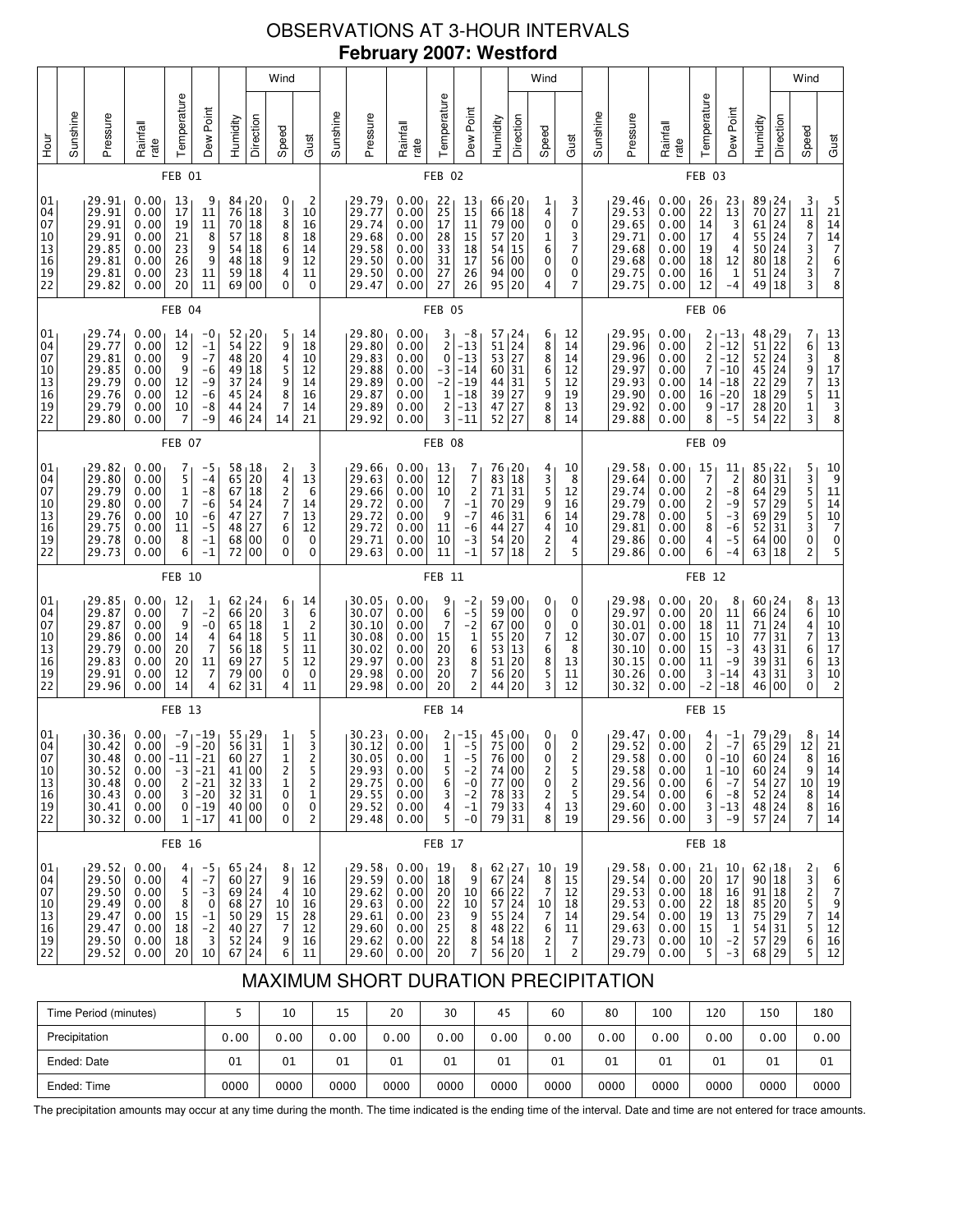# OBSERVATIONS AT 3-HOUR INTERVALS **February 2007: Westford**

|                                              |          |                                                                      |                                                              |                                                          |                                                                          |                                  |                                                                  | Wind                                                                                                    |                                                                                     |          |                                                                      |                                                              |                                              |                                                                           |                                              | Wind                                                                   |                                                                                                                         |                                             |          |                                                                      |                                                              |                                              |                                                                    |                                                                    |                                                                             | Wind                                                                                             |                                                                                                                                      |
|----------------------------------------------|----------|----------------------------------------------------------------------|--------------------------------------------------------------|----------------------------------------------------------|--------------------------------------------------------------------------|----------------------------------|------------------------------------------------------------------|---------------------------------------------------------------------------------------------------------|-------------------------------------------------------------------------------------|----------|----------------------------------------------------------------------|--------------------------------------------------------------|----------------------------------------------|---------------------------------------------------------------------------|----------------------------------------------|------------------------------------------------------------------------|-------------------------------------------------------------------------------------------------------------------------|---------------------------------------------|----------|----------------------------------------------------------------------|--------------------------------------------------------------|----------------------------------------------|--------------------------------------------------------------------|--------------------------------------------------------------------|-----------------------------------------------------------------------------|--------------------------------------------------------------------------------------------------|--------------------------------------------------------------------------------------------------------------------------------------|
| ыы<br>Э                                      | Sunshine | Pressure                                                             | Rainfall<br>rate                                             | Temperature                                              | Dew Point                                                                | Humidity                         | Direction                                                        | Speed                                                                                                   | Gust                                                                                | Sunshine | Pressure                                                             | Rainfall<br>rate                                             | Temperature                                  | Dew Point                                                                 | Humidity                                     | Direction                                                              | Speed                                                                                                                   | Gust                                        | Sunshine | Pressure                                                             | Rainfall<br>rate                                             | Temperature                                  | Dew Point                                                          | Humidity                                                           | Direction                                                                   | Speed                                                                                            | Gust                                                                                                                                 |
|                                              |          |                                                                      |                                                              | <b>FEB 19</b>                                            |                                                                          |                                  |                                                                  |                                                                                                         |                                                                                     |          |                                                                      |                                                              | FEB <sub>20</sub>                            |                                                                           |                                              |                                                                        |                                                                                                                         |                                             |          |                                                                      |                                                              | FEB <sub>21</sub>                            |                                                                    |                                                                    |                                                                             |                                                                                                  |                                                                                                                                      |
| 01<br>04<br>07<br>10<br>13<br>16<br>19<br>22 |          | 29.87<br>29.97<br>30.04<br>30.08<br>30.03<br>30.00<br>29.98<br>29.89 | 0.00<br>0.00<br>0.00<br>0.00<br>0.00<br>0.00<br>0.00<br>0.00 | $-6$<br>$-9$<br>$-4$<br>$\overline{2}$<br>4<br>$-2$<br>3 | $01 - 11$<br>$-17$<br>$-21$<br>$-20$<br>$-20$<br>$-21$<br>$-18$<br>$-14$ | 56<br>34<br>29                   | 58 31<br>57 29<br>56 31<br>$45$ 31<br>33<br>31<br>47 00<br>44 18 | 9<br>6<br>4<br>5<br>$\overline{\mathbf{c}}$<br>$\mathbf{1}$<br>0<br>$\overline{c}$                      | 17<br>16<br>8<br>13<br>8<br>3<br>0<br>5                                             |          | 29.76<br>29.65<br>29.63<br>29.62<br>29.58<br>29.59<br>29.63<br>29.62 | 0.00<br>0.00<br>0.00<br>0.00<br>0.00<br>0.00<br>0.00<br>0.00 | 11<br>18<br>22<br>25<br>28<br>30<br>26<br>25 | -9<br>$\frac{2}{7}$<br>11<br>15<br>18<br>22<br>22                         | 48<br>53<br>57<br>61<br>84                   | $40_115$<br>18<br>$\overline{18}$<br>56 18<br> 18<br>27<br>00<br>88 06 | 7<br>11<br>$\overline{11}$<br>$\overline{7}$<br>$\,6$<br>$\frac{3}{2}$<br>0                                             | 16<br>20<br>21<br>13<br>11<br>7<br>5<br>2   |          | 29.65<br>29.69<br>29.78<br>29.84<br>29.85<br>29.86<br>29.91<br>29.90 | 0.00<br>0.00<br>0.00<br>0.00<br>0.00<br>0.00<br>0.00<br>0.00 | 24<br>23<br>17<br>22<br>25<br>26<br>17<br>18 | 21<br>18<br>14<br>10<br>9<br>8<br>6<br>7                           | 90 00<br>83<br>$\overline{85}$<br>61 31<br>50<br>45<br>62<br>62 00 | $\begin{array}{ c c }\n 29 \\  \hline\n 29\n \end{array}$<br>31<br>00<br>00 | 0<br>$\begin{smallmatrix}1\0\end{smallmatrix}$<br>3<br>3<br>$\mathbf 1$<br>$\pmb{0}$<br>$\Omega$ | 0<br>$\frac{3}{3}$<br>$\begin{array}{c}\n10 \\ 7 \\ 6\n\end{array}$<br>$\ddot{\mathbf{0}}$<br>0                                      |
|                                              |          |                                                                      |                                                              | FEB <sub>22</sub>                                        |                                                                          |                                  |                                                                  |                                                                                                         |                                                                                     |          |                                                                      |                                                              | FEB <sub>23</sub>                            |                                                                           |                                              |                                                                        |                                                                                                                         |                                             |          |                                                                      |                                                              | FEB <sub>24</sub>                            |                                                                    |                                                                    |                                                                             |                                                                                                  |                                                                                                                                      |
| 01<br>04<br>07<br>10<br>13<br>16<br>19<br>22 |          | 29.87<br>29.83<br>29.78<br>29.70<br>29.58<br>29.54<br>29.58<br>29.59 | 0.00<br>0.00<br>0.00<br>0.00<br>0.00<br>0.00<br>0.00<br>0.00 | 15<br>14<br>14<br>23<br>34<br>31<br>25<br>20             | 5<br>6<br>6<br>10<br>16<br>25<br>22<br>17                                | 72<br>58<br>77                   | 64 00<br>00<br>70 00<br>00<br>47 00<br>00<br>88 00<br>90 29      | 0<br>0<br>$\mathbf 0$<br>$\mathbf 0$<br>1<br>$\mathbf 0$<br>$\mathbf 0$<br>1                            | 0<br>0<br>$\mathbf 0$<br>3<br>3<br>0<br>$\pmb{0}$<br>2                              |          | 29.66<br>29.79<br>29.87<br>29.90<br>29.87<br>29.92<br>29.99<br>30.01 | 0.00<br>0.00<br>0.00<br>0.00<br>0.00<br>0.00<br>0.00<br>0.00 | 19<br>14<br>9<br>12<br>14<br>13<br>11<br>8   | 10<br>$\ddot{\mathbf{0}}$<br>$-3$<br>$-2$<br>$-2$<br>$-2$<br>$-2$<br>$-0$ | 67<br>55<br>58<br>53<br>48<br>51<br>66<br>70 | $\overline{00}$<br>00<br>00<br>31<br>31<br>31<br>31<br>29              | 4<br>$\overline{2}$<br>$\mathbf{1}$<br>$\boldsymbol{7}$<br>$\overline{7}$<br>$\begin{array}{c} 9 \\ 6 \end{array}$<br>4 | 10<br>10<br>5<br>14<br>14<br>20<br>14<br>13 |          | 30.02<br>30.02<br>30.08<br>30.13<br>30.10<br>30.12<br>30.18<br>30.21 | 0.00<br>0.00<br>0.00<br>0.00<br>0.00<br>0.00<br>0.00<br>0.00 | 5<br>5<br>6<br>10<br>17<br>19<br>14<br>16    | $\frac{-2}{-2}$<br>$-2$<br>$\overline{c}$<br>5<br>5<br>4<br>5      | 74<br>73<br>72<br>70<br>58 31<br>55<br>63<br>60 22                 | $\left  \frac{31}{29} \right $<br>31<br>31<br>31<br>02                      | $\frac{3}{7}$<br>3<br>4<br>5<br>4<br>0<br>1                                                      | $\begin{array}{c} 8 \\ 14 \end{array}$<br>11<br>10<br>$\overline{10}$<br>$\begin{array}{c}\n 10 \\  3 \\  \hline\n 5\n \end{array}$  |
|                                              |          |                                                                      |                                                              | FEB <sub>25</sub>                                        |                                                                          |                                  |                                                                  |                                                                                                         |                                                                                     |          |                                                                      |                                                              | <b>FEB 26</b>                                |                                                                           |                                              |                                                                        |                                                                                                                         |                                             |          |                                                                      |                                                              | <b>FEB 27</b>                                |                                                                    |                                                                    |                                                                             |                                                                                                  |                                                                                                                                      |
| 01<br>04<br>07<br>10<br>13<br>16<br>19<br>22 |          | 30.19<br>30.21<br>30.22<br>30.19<br>30.10<br>30.04<br>30.00<br>29.96 | 0.00<br>0.00<br>0.00<br>0.00<br>0.00<br>0.00<br>0.00<br>0.00 | 11<br>10<br>6<br>21<br>25<br>28<br>18<br>15              | 4<br>$\overline{4}$<br>$\overline{c}$<br>6<br>7<br>9<br>6<br>6           | 73<br>81<br>53<br>47<br>45<br>58 | 72 00<br>00<br>00<br>33<br>04<br>33<br>00<br>66 06               | 0<br>$\mathbf 0$<br>0<br>$\pmb{0}$<br>$\overline{\mathbf{c}}$<br>$\pmb{0}$<br>$\pmb{0}$<br>$\mathbf{1}$ | 0<br>0<br>0<br>3<br>$\frac{5}{3}$<br>$\pmb{0}$<br>4                                 |          | 29.89<br>29.84<br>29.86<br>29.86<br>29.80<br>29.82<br>29.86<br>29.87 | 0.00<br>0.00<br>0.00<br>0.00<br>0.00<br>0.00<br>0.00<br>0.00 | 14<br>8<br>8<br>22<br>32<br>29<br>20<br>14   | 3<br>$-1$<br>1477<br>6                                                    | 67<br>72<br>46<br>35<br>39<br>56<br>70       | 60,00<br>00<br>00<br>00<br>31<br>29<br>00<br>00                        | 0<br>$\mathbf 0$<br>0<br>0<br>$\frac{2}{2}$<br>$\mathbf 0$<br>0                                                         | 0<br>0<br>0<br>0<br>5<br>5<br>0<br>0        |          | 29.87<br>29.85<br>29.89<br>29.92<br>29.88<br>29.87<br>29.95<br>29.95 | 0.00<br>0.00<br>0.00<br>0.00<br>0.00<br>0.00<br>0.00<br>0.00 | 11<br>8<br>8<br>25<br>34<br>34<br>23<br>20   | 6<br>$\overline{c}$<br>$\overline{2}$<br>10<br>11<br>9<br>10<br>11 | 78,00<br>76<br>76<br>52<br>37<br>36<br>59<br>67                    | 00<br>00<br>00<br>31<br>27<br>00<br>00                                      | 0<br>0<br>0<br>$\pmb{0}$<br>$\mathbf{1}$<br>0<br>$\pmb{0}$<br>0                                  | 0<br>$\begin{smallmatrix}0\0\0\end{smallmatrix}$<br>$\ddot{\mathbf{0}}$<br>$\begin{array}{c} 5 \\ 1 \\ 0 \end{array}$<br>$\mathbf 0$ |
|                                              |          |                                                                      |                                                              | FEB <sub>28</sub>                                        |                                                                          |                                  |                                                                  |                                                                                                         |                                                                                     |          |                                                                      |                                                              |                                              |                                                                           |                                              |                                                                        |                                                                                                                         |                                             |          |                                                                      |                                                              |                                              |                                                                    |                                                                    |                                                                             |                                                                                                  |                                                                                                                                      |
| 01<br>04<br>07<br>10<br>13<br>16<br>19<br>22 |          | 29.95<br>29.97<br>30.03<br>30.08<br>30.06<br>30.07<br>30.11<br>30.15 | 0.00<br>0.00<br>0.00<br>0.00<br>0.00<br>0.00<br>0.00<br>0.00 | 19<br>21<br>22<br>24<br>27<br>28<br>19<br>14             | 11<br>11<br>13<br>11<br>11<br>9<br>8<br>6                                | 65<br>50<br>44<br>61<br>71       | 71 00<br>15<br>68 00<br>58 33<br>29<br>33<br>00<br>00            | 0<br>0<br>$\mathbf 0$<br>$\mathbf{1}$<br>4<br>$\overline{c}$<br>0<br>0                                  | 0<br>$\overline{2}$<br>$\mathbf 0$<br>4<br>10<br>$\overline{7}$<br>0<br>$\mathbf 0$ |          |                                                                      |                                                              |                                              |                                                                           |                                              |                                                                        |                                                                                                                         |                                             |          |                                                                      |                                                              |                                              |                                                                    |                                                                    |                                                                             |                                                                                                  |                                                                                                                                      |
|                                              |          |                                                                      |                                                              |                                                          |                                                                          |                                  |                                                                  |                                                                                                         |                                                                                     |          |                                                                      |                                                              |                                              |                                                                           |                                              |                                                                        |                                                                                                                         |                                             |          |                                                                      |                                                              |                                              |                                                                    |                                                                    |                                                                             |                                                                                                  |                                                                                                                                      |
|                                              |          |                                                                      |                                                              |                                                          |                                                                          |                                  |                                                                  |                                                                                                         |                                                                                     |          |                                                                      |                                                              |                                              |                                                                           |                                              |                                                                        |                                                                                                                         |                                             |          |                                                                      |                                                              |                                              |                                                                    |                                                                    |                                                                             |                                                                                                  |                                                                                                                                      |

### NOTES:

Units are: Temperature=°F, Wind=mph, Pressure=Inches Hg, Precipitation=inches.

Wind Direction: Directions are those from which the wind is blowing, indicated in tens of degrees<br>from true north: i.e., 09 for East, 18 for South, 27 for West, and 00 or 36 for North.<br>Wind Speed: The observed one-minute a

Wind Gust: The maximum instantaneous wind speed for the 10-minute period preceding the observation Rainfall Rate: The instantaneous rainfall rate at the time of observation, calculated by timing

consecutive 0.01" pulses from the electronic rain gauge and interpolating this rate for one hour.

# WEATHER NOTES SUMMARY BY HOUR

|    |                                              |          |                                                                              | Averages                                    |                                                                                     |                                              |                                                      | Resultant                                    | Wind                                                 |
|----|----------------------------------------------|----------|------------------------------------------------------------------------------|---------------------------------------------|-------------------------------------------------------------------------------------|----------------------------------------------|------------------------------------------------------|----------------------------------------------|------------------------------------------------------|
| n. | Hour                                         | Sunshine | Pressure                                                                     | Temperature                                 | Dew Point                                                                           | Humidity                                     | Wind Speed                                           | Direction                                    | Speed                                                |
|    | 01<br>04<br>07<br>10<br>13<br>16<br>19<br>22 |          | 29.824<br>29.829<br>29.858<br>29.869<br>29.827<br>29.815<br>29.847<br>29.841 | 12<br>10<br>9<br>13<br>17<br>18<br>13<br>12 | $\frac{2}{1}$<br>$-0$<br>$\mathbf{1}$<br>$\overline{1}$<br>1<br>1<br>$\overline{c}$ | 66<br>67<br>67<br>58<br>49<br>49<br>59<br>63 | 3.5<br>4.3<br>3.2<br>5.0<br>5.1<br>4.1<br>2.5<br>2.8 | 26<br>25<br>24<br>26<br>28<br>27<br>26<br>25 | 2.5<br>3.1<br>2.2<br>3.3<br>3.2<br>3.0<br>1.8<br>2.1 |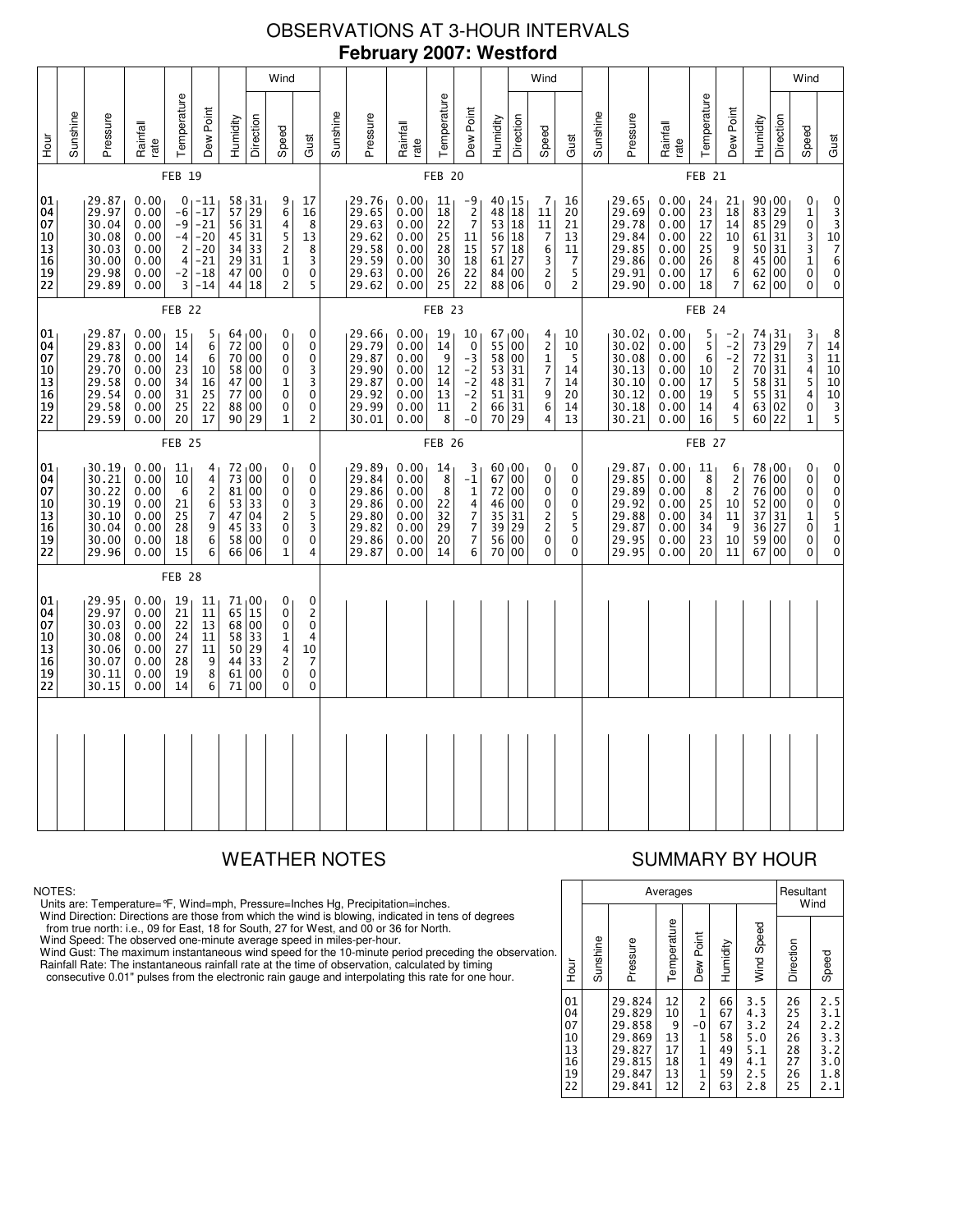# HOURLY PRECIPITATION (Water Equivalent) **February 2007: Westford**

| Date                                                      | A.M. Hour Ending at |    |    |    |    |    |    |    |    |    |    |    |    | P.M. Hour Ending at |    |    |    |    |    |    |    |    |    |    |                                                           |
|-----------------------------------------------------------|---------------------|----|----|----|----|----|----|----|----|----|----|----|----|---------------------|----|----|----|----|----|----|----|----|----|----|-----------------------------------------------------------|
|                                                           | 01                  | 02 | 03 | 04 | 05 | 06 | 07 | 08 | 09 | 10 | 11 | 12 | 01 | 02                  | 03 | 04 | 05 | 06 | 07 | 08 | 09 | 10 | 11 | 12 | Date                                                      |
| 01<br>02<br>03<br>04<br>05                                |                     |    |    |    |    |    |    |    |    |    |    |    |    |                     |    |    |    |    |    |    |    |    |    |    | 01<br>02<br>03<br>04<br>04<br>05                          |
| 06<br>07<br>08<br>09<br>09<br>10                          |                     |    |    |    |    |    |    |    |    |    |    |    |    |                     |    |    |    |    |    |    |    |    |    |    | 06<br>07<br>08<br>09<br>09<br>10                          |
| $\begin{array}{c} 11 \\ 12 \\ 13 \\ 14 \\ 15 \end{array}$ |                     |    |    |    |    |    |    |    |    |    |    |    |    |                     |    |    |    |    |    |    |    |    |    |    | $\begin{array}{c} 11 \\ 12 \\ 13 \\ 14 \\ 15 \end{array}$ |
| 16<br>17<br>18<br>19<br>19<br>20                          |                     |    |    |    |    |    |    |    |    |    |    |    |    |                     |    |    |    |    |    |    |    |    |    |    | 16<br>17<br>18<br>19<br>19<br>20                          |
| 21<br>22<br>23<br>24<br>25                                |                     |    |    |    |    |    |    |    |    |    |    |    |    |                     |    |    |    |    |    |    |    |    |    |    | 21<br>22<br>23<br>24<br>25                                |
| $\begin{array}{c} 26 \\ 27 \\ 28 \end{array}$             |                     |    |    |    |    |    |    |    |    |    |    |    |    |                     |    |    |    |    |    |    |    |    |    |    | 26<br>27<br>28                                            |
|                                                           |                     |    |    |    |    |    |    |    |    |    |    |    |    |                     |    |    |    |    |    |    |    |    |    |    |                                                           |

During a frozen precipitation event, hourly precipitation totals may not be recorded. In this case, daily amounts are typically entered in the last column (hour ending at 12 A.M.)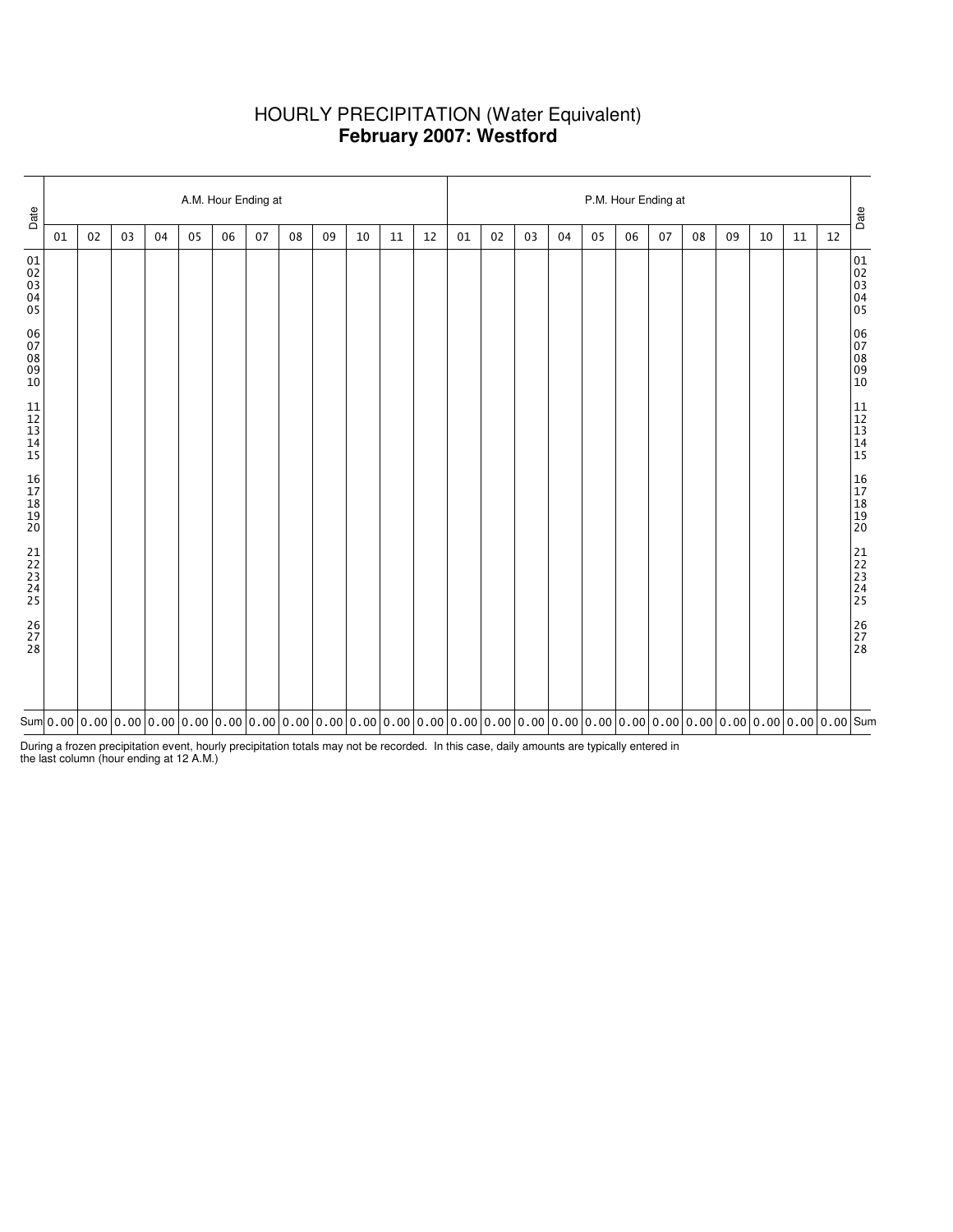# HOUR-BY-HOUR DATA **February 2007: Westford**